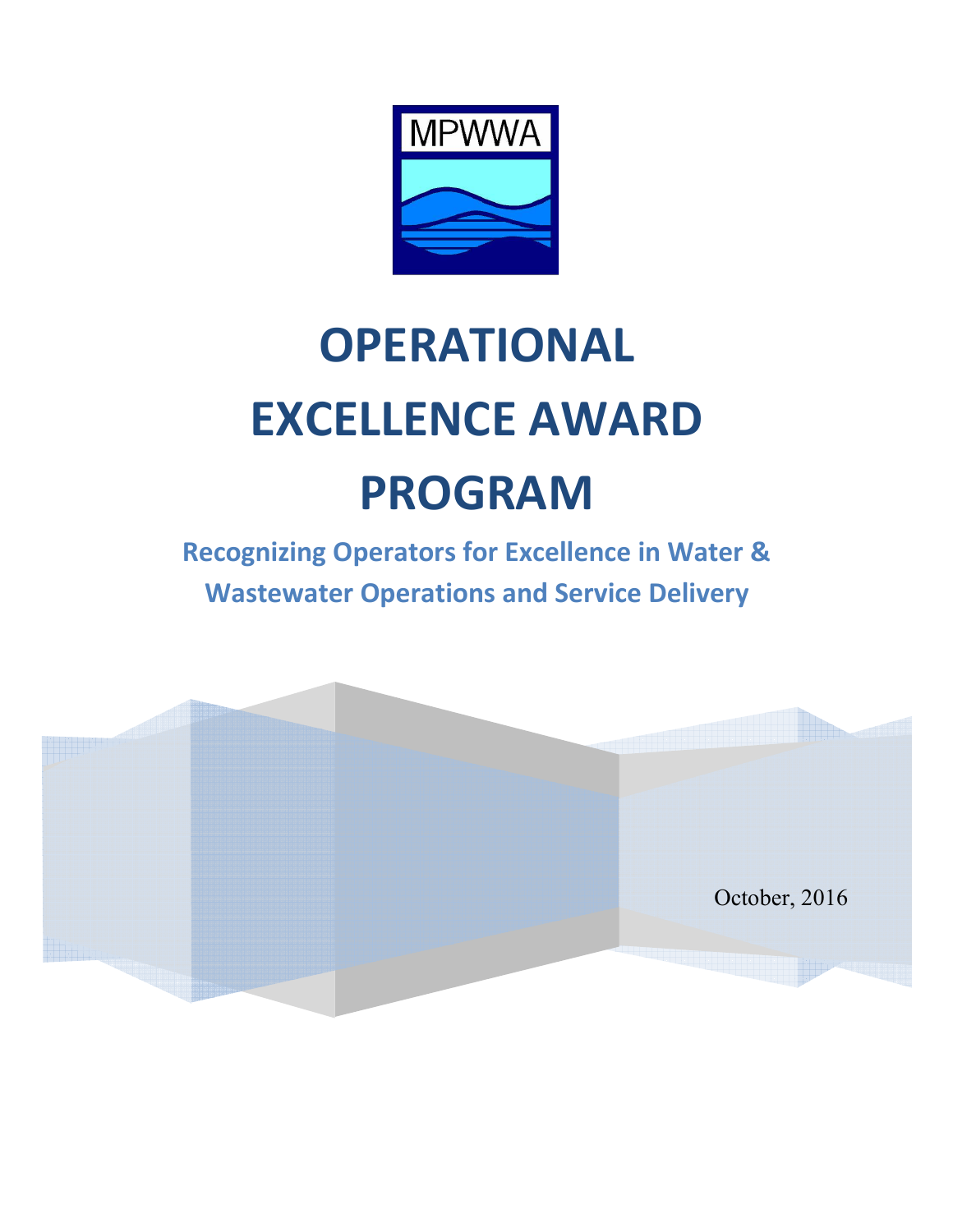#### **PURPOSE OF THE PROGRAM**

The Maritime Provinces Water & Wastewater Association (MPWWA) is an operator-based organization. Our members provide maritime communities with public health and environmental protection with the treatment and delivery of clean safe drinking water and wastewater services. The MPWWA has now expanded the award program to recognize individual operators who regularly demonstrate excellence in facility operations and contribute positively in the workplace and in the community they serve. The intent of the *Operational Excellence Award* program is to recognize members who meet the standards set out in this program.

## **SELECTION CRITERIA**

The selection criteria for an *Operational Excellence Award* focuses on the positive aspects of the individual, specifically in their role as an operator, but also considers the assistance they offer to co-workers and/or on their community involvement. Nominations should provide detailed information of the operator as related to one or more of the following categories:

- **Operational Oversight:** Examples of the daily work of the operator:
	- $\circ$  Performing their routine role as an operator such as facility checks, sampling, testing, process changes, applying safe work practices, etc.
	- o Responding to emergency situations
	- o Addressing issues and/or complaints through changes in operational oversight if required
- **Training and/or Mentoring:** Examples of assistance provided to fellow operators
	- o On-the-job training for safe and effective operations
	- o Advising fellow operators on how new equipment, products and/or procedures are to be used and applied
	- o Assisting fellow operators in career development and certification preparation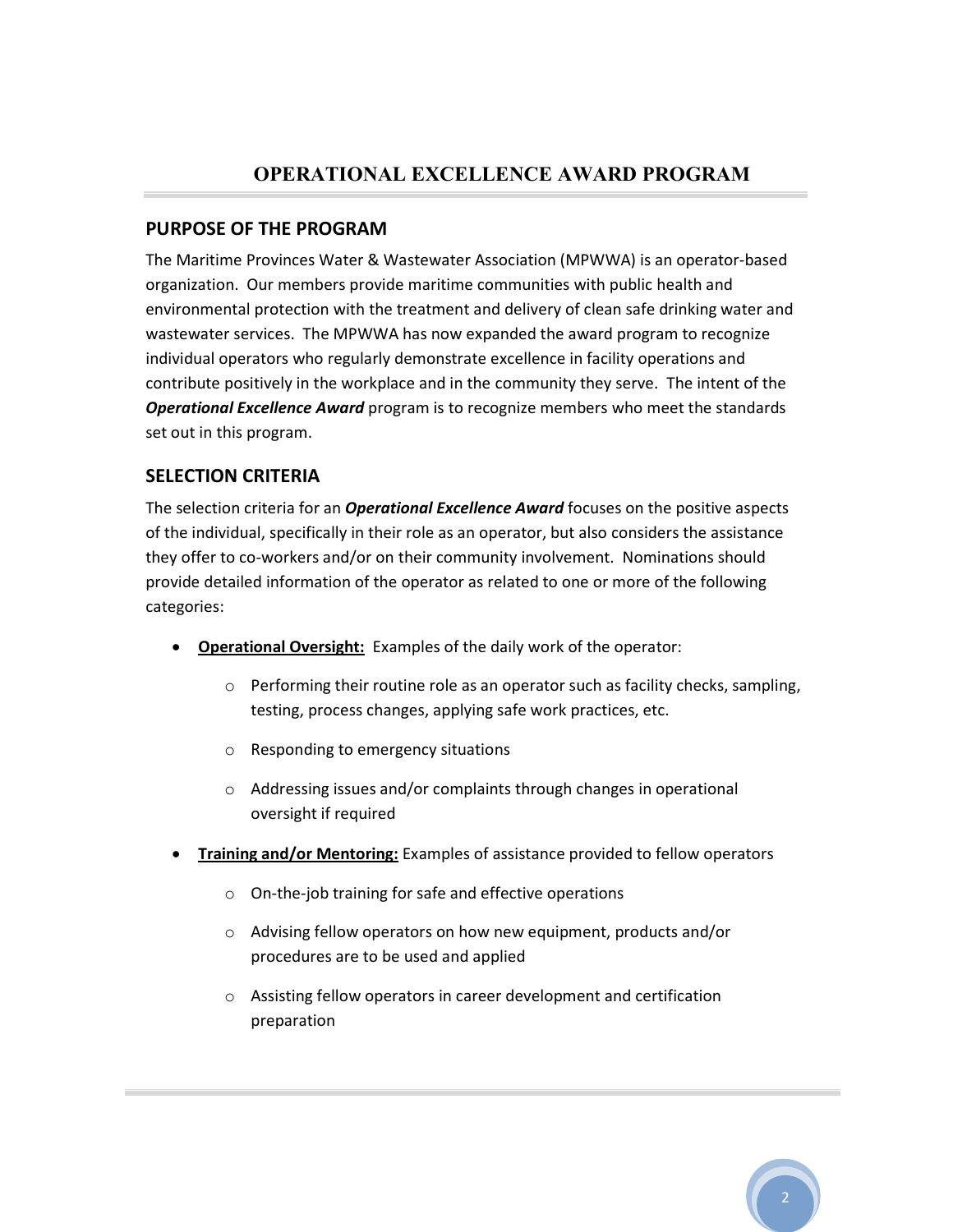- o Promoting by example the importance of personal training to keep current with industry standards, regulatory requirements, and new technologies, equipment and services
- **Decision-Making:** Examples of how the operator works with management
	- o Identifying operational budget requirements and forecasting
	- o Equipment purchase, maintenance and/or replacement requirements
	- o Communication and information sharing with staff and the public
- **Civic Involvement:** Examples of how the operator contributes to their community and area
	- o Developing and/or facilitating school and public education programs
	- o Volunteering in associations and or emergency response

## **ELIGIBILITY**

To be eligible for an *Operational Excellence Award*, individuals must meet the following eligibility requirements:

- Currently holds certification for a provincial jurisdiction in Atlantic Canada as an operator in a water treatment facility, or a water distribution facility, or a wastewater collection facility, or a wastewater treatment facility;
- Has been a member of MPWWA for a minimum of 3 years

#### **AWARDS**

The MPWWA Board of Directors has established the following two (2) *Operational Excellence Awards* to recognize individuals who illustrate excellence in drinking water and/or wastewater service delivery:

- *"Operational Excellence Award for Drinking Water Operations"*
	- o Recipients from water treatment and/or distribution
- *"Operational Excellence Award for Wastewater Operations"* 
	- o Recipients from wastewater collection and/or treatment